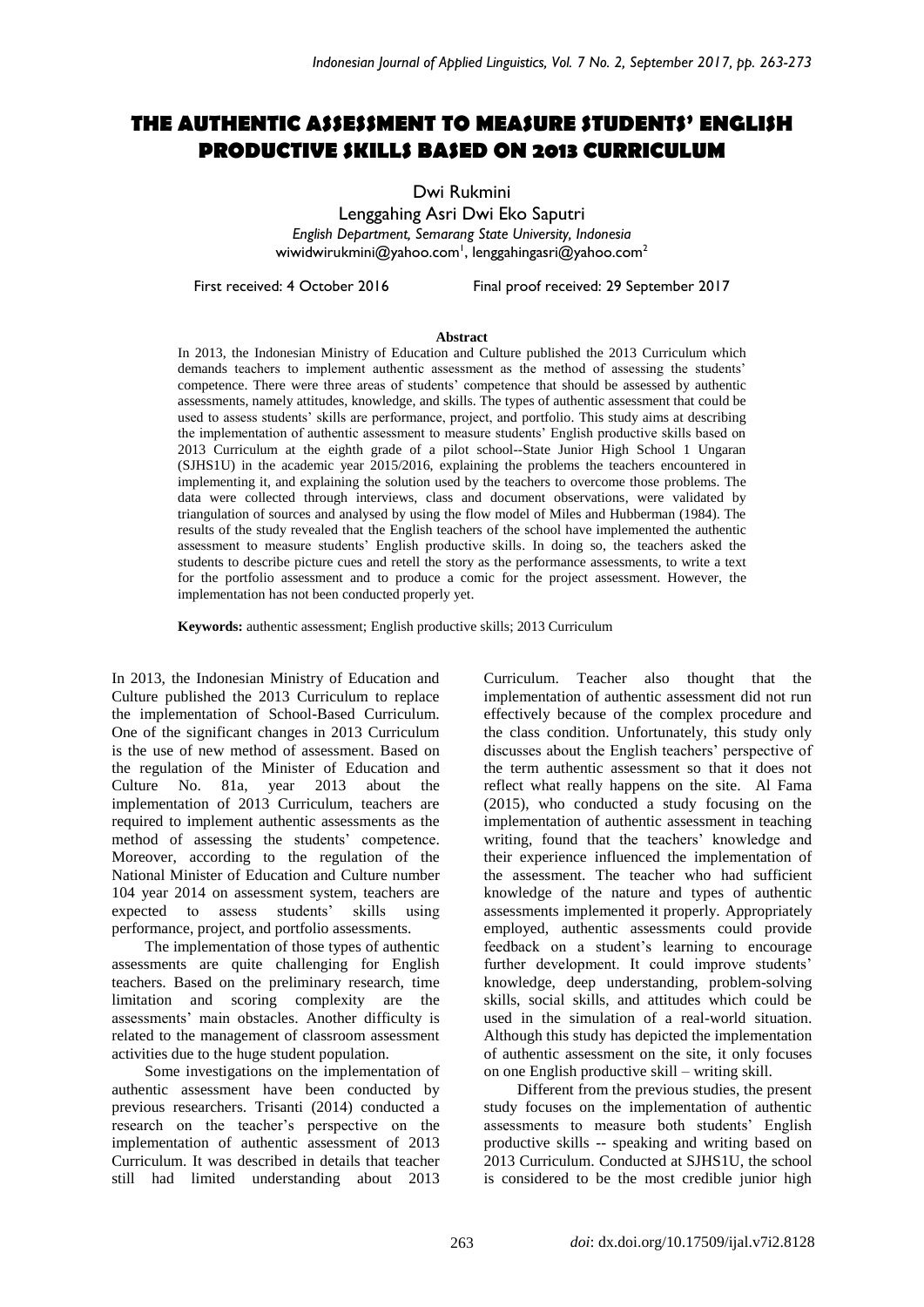schools throughout Semarang regency and chosen by the government as a pilot school of 2013 Curriculum implementation since almost all teachers have got the training on the curriculum. This condition is considered ideal for providing accurate data, which reflects the real situation of the assessment's implementation.

On the basis of the aforementioned background, this study aims at describing the implementation of authentic assessment to measure students' English productive skills of the eighth graders of SJHS1U in the academic year 2015/2016, elaborating the difficulties in implementing it and the solution used by the teachers to overcome those difficulties.

# **Authentic Assessment**

Authentic assessment is multiple forms of assessment that reflect student learning, achievement, motivation and attitudes on instructionally-relevant classroom activities (O'Malley & Pierce, 1996). Particularly, according to the regulation of the Minister of Education and Culture No. 81, year 2013 about the implementation of 2013 Curriculum, an authentic assessment is an assessment which significantly focuses on measuring student's learning process dealing with their behavior, knowledge and skill. Accordingly, teachers are required to assess students' skills using performance, project, and portfolio assessments. Performance assessment is an assessment which is conducted by observing student's activities in doing particular activity; portfolio assessment is defined as a continuous assessment process based on a set of information that shows the development of students competence in a given period of time; while project assessment is an integrated unit of works which cannot be finished at a given time; it requires the students to do a series of tasks resulting on specific product or data (the regulation of the Minister of Education and Culture no. 104, year 2014).

# **Designing and Scoring Authentic Assessment**

To implement the authentic assessment, there are some crucial points that teachers have to prepare. First of all, they have to be able to design an authentic assessment and learning objectives as suitable as possible for the students. Barker (1993) suggested to following eight steps in planning and designing authentic assessment: 1) building a team, 2) determining the purpose of the authentic assessment, 3) specifying objectives, 4) conducting professional development on authentic assessment, 5) collecting examples of authentic assessment, 6) adapting the existing authentic assessment or developing a new one, 7) trying out the assessment, and 8) reviewing the assessment.

In addition, another important point which should be provided is the scoring instrument. The authentic assessment is scored by using a rubric, rating scales, and a checklist (Nitko, 1983). A rubric is a scoring guide consisting of specific preestablished performance criteria, used in evaluating student works on authentic assessments (Mertler, 2001). There are two types of rubrics: holistic and analytic. A holistic rubric requires a teacher to score the overall process or product as a whole, without judging the component parts separately. Whereas in an analytic rubric, the teacher scores separate, individual parts of the product or performance first, then sums the individual scores to obtain a total score (Nitko, 1983). Nitko further suggested that there are three types of rating scales namely a numerical rating scale, a graphic rating scale, and a descriptive graphic scale that will serve the teacher well for most purposes. A checklist consists of a list of specific behaviors, characteristics or activities or a place for marking whether or not each is present. Teacher may use a checklist for assessing procedures students use, products students produce, or behaviors students exhibit.

# **Types of Authentic Assessment**

O'Malley and Pierce (1996) mention three types of authentic assessment namely performance assessment, portfolios, and students-self assessment. Similar to those above, the 2013 Curriculum suggests three types of authentic assessment: performance, port-folio, and project assessments.

In reference to the regulation of the minister of education and culture number 81a year 2013, a performance assessment is an assessment which is conducted by observing student's activities in doing particular thing; a portfolio assessment is a purposeful collection of student's work that is intended to show the progress over time (O'Malley & Pierce, 1996). According to Gotlieb (1995), there are some steps in implementing a portfolio assessment in the classroom activities. Those steps are: 1) the teacher should explain to the students that portfolio will give benefits for both teacher and students; 2) together with the students, the teacher decides the samples of portfolio tasks; 3) the tasks are collected and organized into a special folder; 4) every task is identified based on the date of submission so that the teacher can track the students' progress during a given time; 5) the teacher determines the criteria of scoring with students; 6) the teacher may ask students to check their own work and at the same time help them how to assess and improve the task; 7) if the students get a low score on the assessment, the teacher may give them opportunity to improve their works within a particular time; 8) finally, each of student work is collected into one file as the portfolio assessment archive.

The next authentic assessment chosen by the teachers was the project assessment. It is an integrated unit of works which cannot be finished at a time (Phillips, Burwood, & Dundorf, 1999). A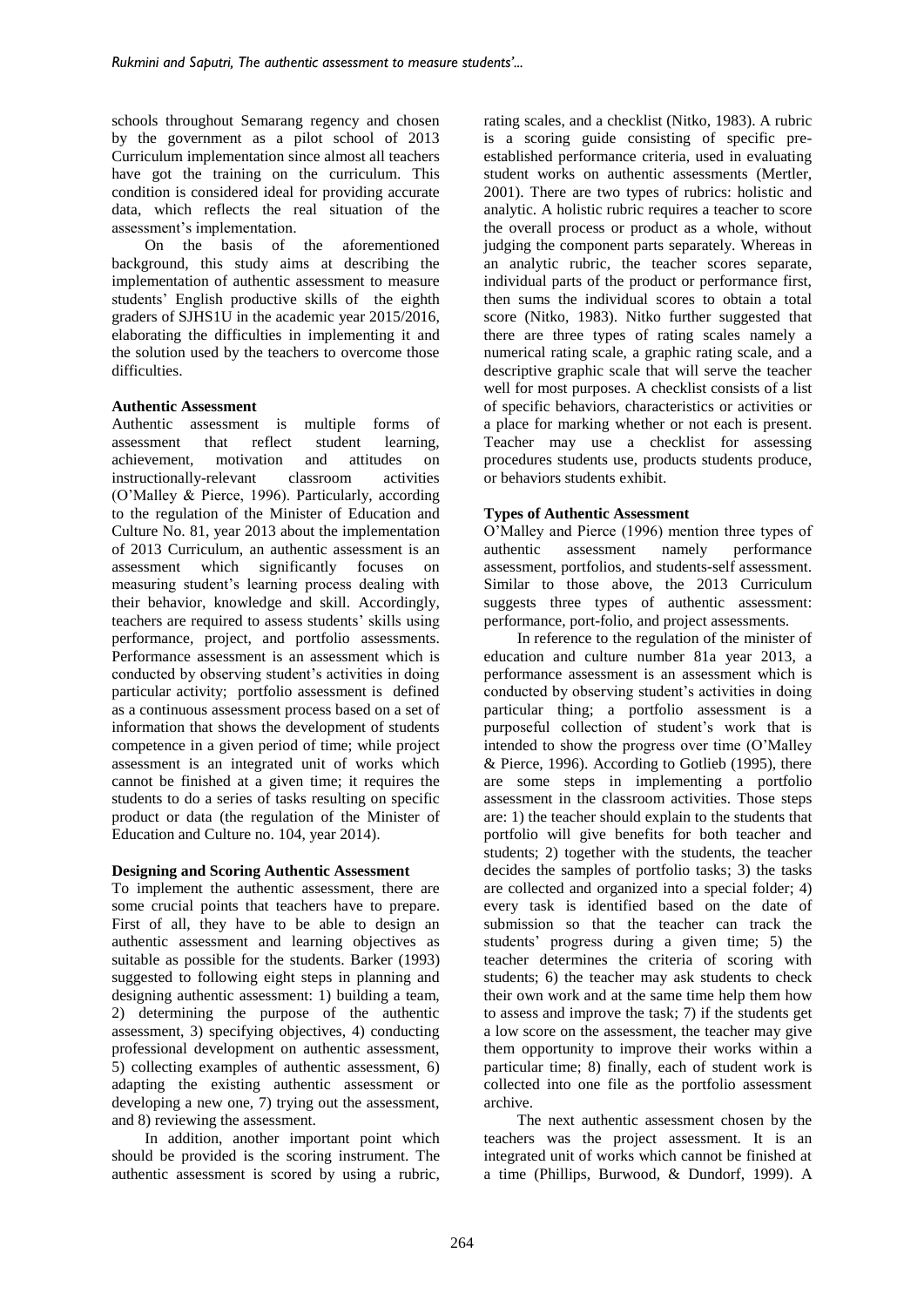project requires the students to do a series of task which will result in a specific product or data.

### **Authentic Assessment of Speaking**

Assessments of speaking should focus on student's ability to interpret and convey meanings for authentic purpose in interactive context. Teachers need to use assessment tasks which are as authentic as possible in a classroom setting. This means (1) using authentic language in speaking, (2) setting real world task, and (3) giving the students opportunities to use language in situation based on everyday life. It is important to expose students to authentic language and help them work out strategies for dealing with less than total comprehension (Porter & Roberts, 1987). O'Malley and Pierce (1996) provide some steps in preparing speaking assessment: 1) identifying purpose, 2) planning for assessment, 3) developing scoring procedures, 4) setting standard, 5) selecting assessment activities, and 6) recording information.

# **Authentic Assessment of Writing**

Unlike other skills, writing cannot be assessed by using a conventional method like a multiple choice or true-false item test. A teacher can only know the students' writing competence by checking their work in detail. Accordingly, an authentic assessment is seen as the most appropriate method in assessing students writing skill.

The following are the steps in assessing students writing by using authentic assessment proposed by O'Malley and Pierce (1996): 1) selecting topic that is appropriate for the students, 2) selecting rubrics students can use, 3) sharing rubrics with the students, 4) identifying bench-mark papers, 5) reviewing how students write not just what they write, 6) having a conference with the students on their writing results.

#### **METHOD**

Since the present study concerned with the processes of an authentic assessment implementation, a descriptive qualitative study design was employed. The subjects of the study were two English teachers of the eighth grade in SJHS1U. Meanwhile, the object of the study was the process of implementing authentic assessment in the form of practice, project and portfolio to measure the subjects' English productive skills.

Collecting data is the essential part in conducting a research. In this research, interviews, class observations and document observations were applied to obtain the data. The interview employed in this research was semi-structured since further discussion and questioning could go further than what was listed in the interview questions. Two sets of interviews were conducted to the curriculum coordinator and the English class teachers. The interview with the curriculum coordinator was to find out the general description of the implementation of authentic assessment of 2013 Curriculum, and the way she coordinates the teachers and manages the assessment implementation. The list of questions of the interview is attached.

In terms of document observation, with the permission of the curriculum coordinator and English teachers all documents were collected and observed. They were the references used by the teacher in implementing the assessment. The documents were lesson plans, scoring rubrics and students' products.

As for class observation, it was conducted to obtain the teaching and learning activities in the classroom especially on how the teacher implemented the authentic assessment to measure the students' English productive skills. The researchers decided to be non-participative observers who were not actively involved in the teaching and learning process to keep the class activities run naturally.

After the data were obtained, they were analyzed by using three steps of Miles and Hubberman's (1984) analysis model, namely data reduction, data display and conclusion. The researchers transcribed the interview results and categorized the data based on their categories. Meanwhile, the data of the class observation and document observation were typed and categorized respectively. Then all the data were reduced and the important items remained. The following step was displaying the analyzed data. They were presented and interpreted before the conclusion was drawn.

To achieve the validity, strength, and interpretative potential of a study, to decrease investigator bias and to provide multiple perspectives, this study used the triangulation of sources. The data were obtained from different sources of information. Thus the triangulation in this study had been done by comparing the data obtained from the interview, class observation and document observation. The data from the different sources had been cross-checked. Some irrelevant data was eliminated to meet the objectives—the answers of the research questions.

# **RESULTS AND DISCUSSIONS**

The findings of the class observation, interview and document observation were interpreted specifically on three scopes to gain the conclusions. The scopes were the implementation of authentic assessment to measure students' English productive skills based on 2013 Curriculum, the teachers' difficulties in implementing it and the teachers' solution to overcome those difficulties.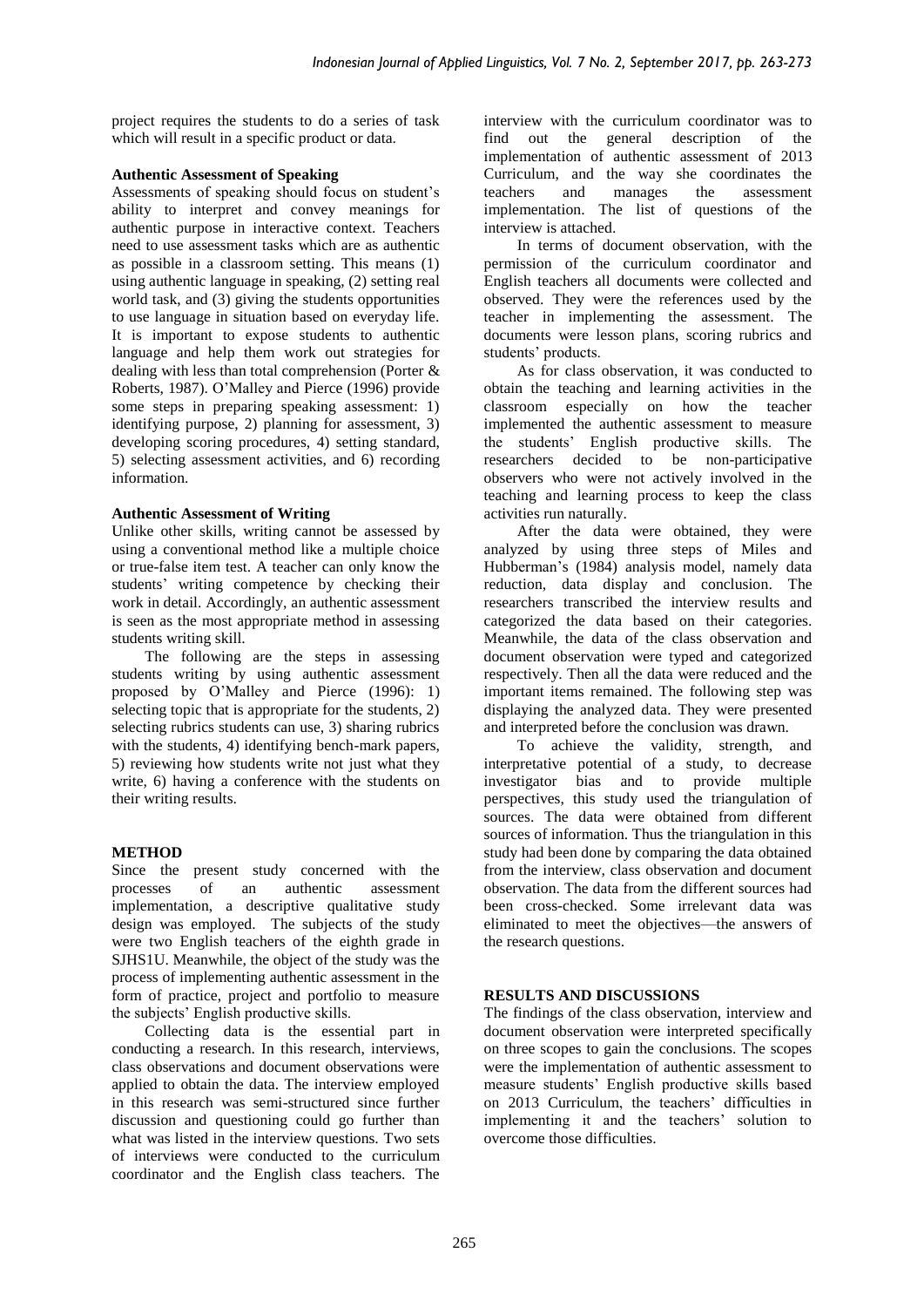#### **The Implementation of the Authentic Assessments**

The implementation consisted of three parts, namely designing the authentic assessment, implementing it, scoring students' product and giving feedback to the students. It was found that the teachers used six steps out of eight steps suggested by Barker (1993) in planning and designing authentic assessment. The results of the interviews revealed that they build a team consisting of the curriculum coordinator and themselves to discuss how to implement authentic assessment to the students. The results of document observation on their lesson plans showed that they determined the purpose of the authentic assessment and specified the objectives. Furthermore, from the

results of the class observation, it was found that the teachers conducted professional development on the authentic assessment and collected examples of them. Unfortunately they did not do two last steps suggested by Barker (1993), the trying out and reviewing the assessment before implementing it to the students because they did not have enough time to do it. Consequently, there were several criteria that had not been covered in the teachers' scoring rubric.

In addition, the teachers chose to use analytic rubric in scoring their students' authentic assessment because formative feedback is the goal. Table 1 and Table 2 show the rubric of speaking skill and writing skill assessments respectively.

| Table 1. Rubric for assessing speaking skills |
|-----------------------------------------------|
|-----------------------------------------------|

| Aspect            | <b>Information</b>                                                            | <b>Score</b> |  |
|-------------------|-------------------------------------------------------------------------------|--------------|--|
| Pronunciation     | Very clear so easy to understand.                                             |              |  |
|                   | Easily understood despite the influence of the mother tongue can be detected. | 18-21        |  |
|                   | There are pronunciation problems so that listeners need full concentration.   | $14 - 17$    |  |
|                   | There are serious pronunciation problems that cannot be understood.           | $10-13$      |  |
| Grammar           | No or few grammatical errors.                                                 |              |  |
|                   | Sometimes there is a mistake but it does not affect the meaning.              | 18-21        |  |
|                   | Often make mistakes making the meaning hardly comprehensible.                 | $14 - 17$    |  |
|                   | Severe solecism that it could not be understood.                              | $10-13$      |  |
| <b>Vocabulary</b> | Using the appropriate vocabulary and expressions.                             | $22 - 25$    |  |
|                   | Occasionally using less precise vocabularies and should be explained again.   | $18-21$      |  |
|                   |                                                                               | $14 - 17$    |  |
|                   | Often using inappropriate vocabularies.                                       |              |  |
|                   | Vocabulary is very limited so that the conversation cannot be happening.      | $10-13$      |  |
| <b>Fluency</b>    | Very fluent.                                                                  | $22 - 25$    |  |
|                   | Fluency is slightly disturbed by the language problem.                        | 18-21        |  |
|                   | Often hesitated and stalled because of the language limitations.              | 14-17        |  |
|                   | Talk disjointed and stopped so that the conversation cannot be happening.     | $10-13$      |  |

After the rubrics were prepared by the teachers, they conducted the performance, project, and portfolio assessments in assessing student's English productive skills.

For assessing speaking skill, the teachers used a performance assessment. O'Malley and Pierce (1996) suggest that there are several kinds of performance assessment: oral interviews, picturecued descriptions or stories, radio broadcasts, video clips, information gap, story or text retelling. The teachers asked the students to do oral presentations by describing picture cues and retelling story or text. Before conducting the assessment, they held some preparations. Slightly different from O'Malley and Pierce's (2006) steps in preparing speaking assessment, the teachers only conducted five preparation steps which were identifying purpose, planning for assessment, developing scoring procedures, setting standard and selecting assessment activities. They did not do the last preparation namely recording information. Ideally, teachers had to document the results of the assessment. This is important to inform the students about their progress in the learning process. The information gathered from the record can be used not only to inform instruction and assessment but also to communicate with the students on how they are doing. It can also provide feedback to the teacher on the effectiveness of teaching materials and activities.

In implementing portfolio assessment the teachers asked the students to make a written text based on the theme they discussed in every chapter. This is in line with Kern (2000) who suggests that a portfolio is typically used to assess writing skill.

The first English teachers made a good English worksheet containing three columns. The first column was for student's portfolio work, the second column was for the revision of student's portfolio work, and the third was the score column. Unfortunately in the student's portfolio work, there was no revision at all. The teacher said that she did not have enough time to give complete feedbacks to the students. She only gave several simple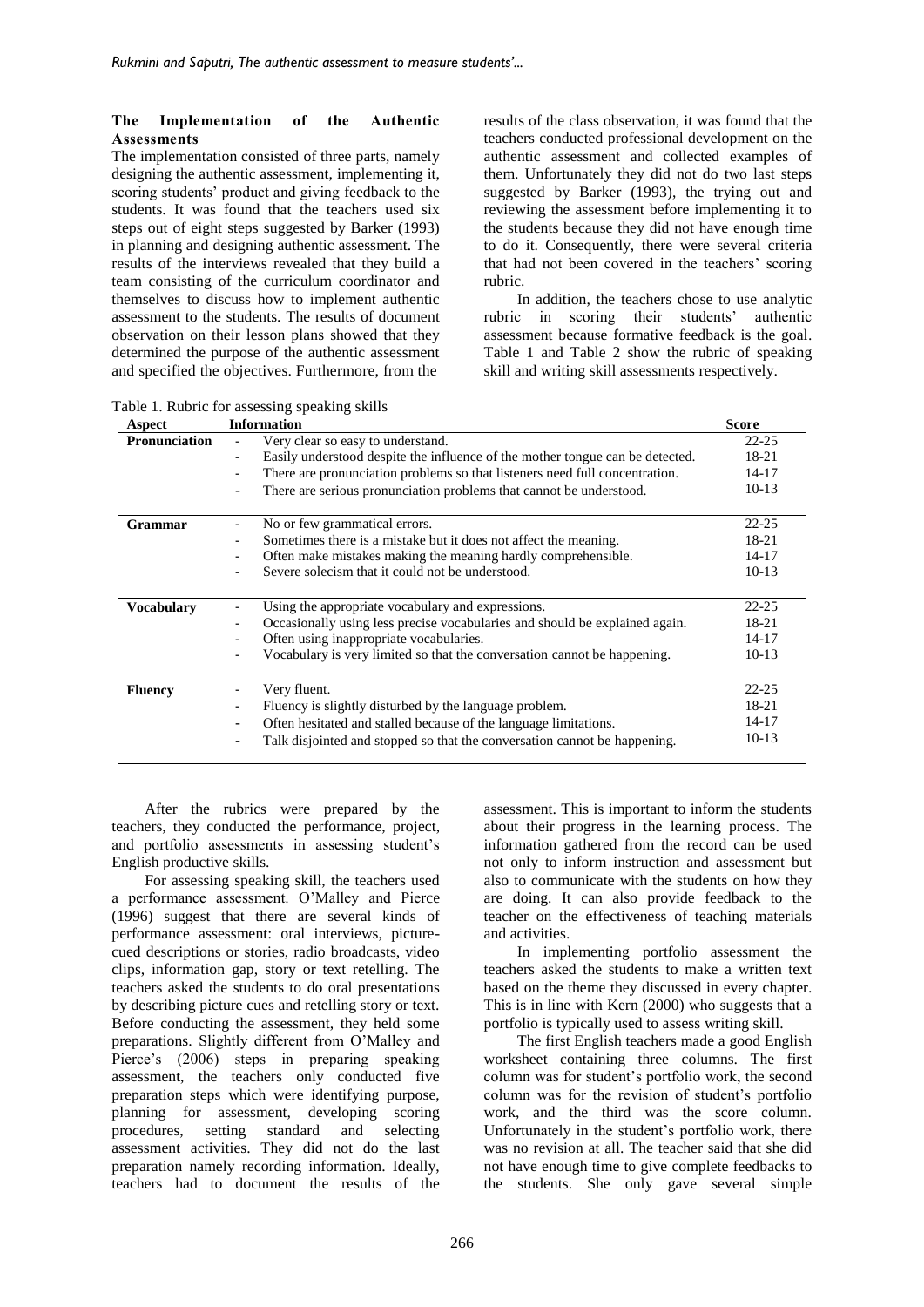comments, such as good, excellent, great, etc. Therefore the students did not know what to revise in their writing. Ideally the teacher gives complete feedbacks on the writing content, grammar, and structure. If the teacher does not have time in doing this, she can ask the students to do peer-assessment or peer-editing in checking their writing structure. So the teacher only focuses on checking the students' grammar and content.

Table 2. Rubrics for assessment of writing skills

| <b>Aspects</b>      | <b>Information</b>                                                       | <b>Score</b>   |
|---------------------|--------------------------------------------------------------------------|----------------|
| Writing             | Very original                                                            | 5              |
| <b>Authenticity</b> | Original<br>$\overline{\phantom{0}}$                                     | 4              |
|                     | Fairly Original<br>$\overline{\phantom{0}}$                              | 3              |
|                     | Less Original<br>$\overline{\phantom{0}}$                                | $\overline{c}$ |
|                     | Not Original<br>$\overline{\phantom{0}}$                                 | 1              |
| Content             | Content is very in accordance with the title<br>$\overline{\phantom{0}}$ | 5              |
| accordance          | Content is in accordance with the title                                  | 4              |
| with the title      | Content is fairly in accordance with the title                           | 3              |
|                     | Content is in less accordance with title<br>$\overline{a}$               | $\overline{c}$ |
|                     | Content is not in accordance with the title<br>$\overline{\phantom{0}}$  | 1              |
| <b>Text</b>         | Harmony of text is very precise<br>$\overline{a}$                        | 5              |
| harmony             | Harmony of text is precise                                               | 4              |
|                     | Harmony of text is quite precise                                         | 3              |
|                     | Harmony of text is less precise<br>-                                     | $\overline{2}$ |
|                     | Harmony of text is not precise<br>÷,                                     | $\mathbf{1}$   |
| <b>Vocabulary</b>   | Vocabulary selection is very appropriate<br>$\overline{a}$               | 5              |
| selection           | Vocabulary selection is appropriate                                      | 4              |
|                     | Vocabulary selection is quite appropriate                                | 3              |
|                     | Vocabulary selection is less appropriate<br>$\overline{a}$               | $\overline{c}$ |
|                     | Vocabulary selection is inappropriate<br>$\overline{\phantom{0}}$        | 1              |
| Grammar             | Selection of grammar is very proper<br>$\overline{\phantom{0}}$          | $\overline{5}$ |
| options             | Selection of grammar is proper<br>$\overline{\phantom{0}}$               | $\overline{4}$ |
|                     | Selection of grammar is quite proper<br>$\overline{a}$                   | 3              |
|                     | Selection of grammar is less proper<br>-                                 | $\overline{2}$ |
|                     | Selection of grammar is improper                                         | 1              |
| <b>Vocabulary</b>   | Vocabulary writing is very precise<br>$\overline{\phantom{0}}$           | 5              |
| Writing             | Vocabulary writing is precise<br>$\overline{a}$                          | $\overline{4}$ |
|                     | Vocabulary writing is quite precise<br>$\overline{a}$                    | 3              |
|                     | Vocabulary writing is less precise<br>$\overline{\phantom{0}}$           | $\overline{2}$ |
|                     | Vocabulary writing is not precise<br>$\overline{\phantom{0}}$            | 1              |
| <b>Writing</b>      | Writing is neat and easily readable<br>$\overline{a}$                    | $\overline{5}$ |
| <b>Tidiness</b>     | Writing is untidy but easily readable                                    | $\overline{4}$ |
|                     | Writing is neat but not easily readable                                  | 3              |
|                     | Writing is untidy and hardly readable                                    | $\overline{c}$ |

However, the second teacher did not make a worksheet for English students' portfolio and was still confused in documenting the students' portfolio. Thus, after the students had finished their portfolio assignment, they collected them to the teacher. After scoring them and giving them feedbacks, the teacher returned the portfolio works to the students. Hence, the teacher did not have the documentation of the students' portfolio.

In brief, portfolio assessment requires students together with the teachers to determine what topic and kind of work they will do in the form of writing and the duration of time the assignment can be completed. Within this duration, teachers supervise and observe students' progress and if there is a problem, then both teachers and students solve it together and do some improvements. At the end of the duration, students submit their work which will be evaluated by the teacher.

Nevertheless, the research shows that the teachers determined the topic and kind of writing work by themselves. They only gave comments in the students' work without discussing together with the students to do some improvement. Therefore, it only seems a scrapbook or a collection of students' works. Whereas, according to Damiani (2004) a portfolio is not simply a scrapbook or collection of all of students' works. The works put into portfolio are carefully and deliberately selected so the collection as a whole accomplishes its purpose. Here, a teacher should give students the opportunity to choose and decide what tasks they are going to submit. This is important to stimulate students to recognize their strength and weaknesses.

Another finding is related to the steps used by the teachers in authentic assessing writing. As suggested by O'Malley and Pierce (1996), there are six steps to conduct by the teachers; yet, they only did the three first steps: selecting a topic appropriate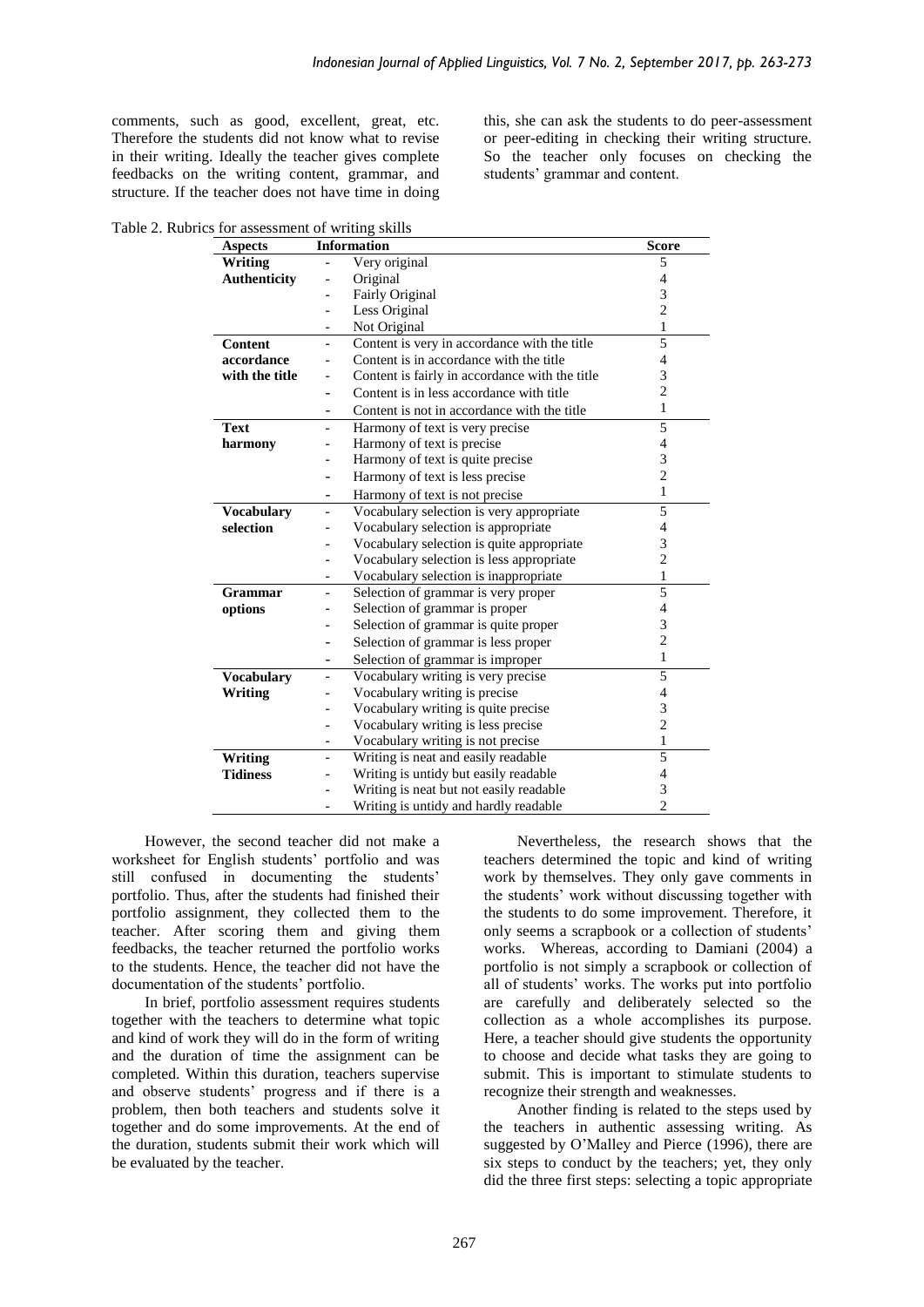for the students, selecting rubric students can use and sharing rubrics with the students. They did not do the three last steps namely identifying benchmark papers, reviewing students writing structure not just their writing content, and conferencing to discuss writing with the students. They should identify benchmark papers to communicate what a good writing is to the students. Furthermore, the teachers should review how students write because both teacher and students will obtain a better understanding in the writing processes. Finally, the teacher should have a conference with the students to discuss their writing because occasional writing conferences provide excellent opportunities to ask students key questions about their writing processes and to provide students with personal feedback on their writing.

In implementing authentic project assessment the first teacher assigned the students to produce a comic. First, the teacher told the students that they would have a project of making a comic. Then the students were divided into group of three or four. In their groups they discussed the idea of the story and the teacher asked them to make the concept of the comic. She told them to make the outline of the comic in the form of a summary of every page. Having completed the comic concept, the students submitted it to the teacher. Then, the teacher gave the feedback and she returned the concept to the students. Finally she told the students to make the complete comic based on their corrected concept and submitted it the following month. This finding is in line with Pavlou and Ioannou-Georgiou (2003) who stated that project is not necessarily being done at school. Some projects may result better when it is done outside the school. This kind of work is known as a take home task which can be done by students outside the school after they consult the work with the teacher.

Even though the students finished the project at home, in every meeting the teacher always monitored how far the students had done with the project and made a control card. The function of the control card was to control what the students did in the group. For example in making the comic project, the students divided the project into all members of the group; member A made four pages (1 to 4); member B pages 5 to 8; member C pages 9 to 12, and so on. Finally the teacher scored the students' products based on the scoring rubric they had made before. After scoring students products, the teacher gave the students the feedback. But, she only gave the general feedback such as excellent, great and good. This is not in line with Wiggins (1993) who stated that the important outcome of authentic assessment has to do with providing feedback to the students related to significant objectives. Many teachers erroneously believe they are providing feedback with test scores and comments such as "good work," "vague," and "unclear." What students want and need is information about their performances and the revision to make. Students need information that will help them self-assess and self-correct so that assessment becomes integrated with the learning experience. Sometimes the teachers add the general comments with instructions such as "add the content" and "add the supporting sentences" but they are still general and cannot make the students know their strength and weakness in the topic being discussed. Feedbacks should help students see and revise their products (writing) themselves.

#### **The Teachers' Difficulties in Implementing the Authentic Assessment**

The process of implementing authentic assessments in English instruction based on curriculum 2013 at SJHS1U still did not run effectively. The English teacher seemed to encounter some difficulties in applying portfolio, performance, and project assessment in assessing students' productive skills in reference to scoring guidance for junior high school*.*

Similarly, the assessment method was quite complex and time consuming so that teachers were confused and shifted their focus from teaching to mostly assessing. Above all, managing the classroom assessment activities and scoring the results of the students' tasks and giving students feedback were complicated duties to do since the time allotted was only four credit hours per week.

The findings are in line with O'Malley and Pierce (1996), stating that authentic assessment is likely to encounter three difficulties concerning the purpose, the fairness and the grading process. The purpose of the assessments affects whether or not the students receive special language-based instruction, the type of instruction, and the duration over which the instruction held. Additionally, the purpose of the assessment determines the design of the assessment. With limited sources, time and partners, the teachers were not able to develop the assessment appropriately. Particularly, it was found that every type of the authentic assessments had different problems in the process of its enactment. In implementing the performance assessment, it was hard to encourage students' confidence to do oral presentations and took long scoring time. The problem of portfolio assessment encountered by the teachers was mostly dealing with complicated binder management. While the problem of implementing project assessment was related to ensure that the students were fully aware of their responsibility to do their task. Moreover, the teachers of SJHS1U also have other problems dealing with the class size. According to Kerr (2011) large student number limited the assessment methods available for them and the number of assessment that could be conducted. Because of the excessive number of students in their classes, it was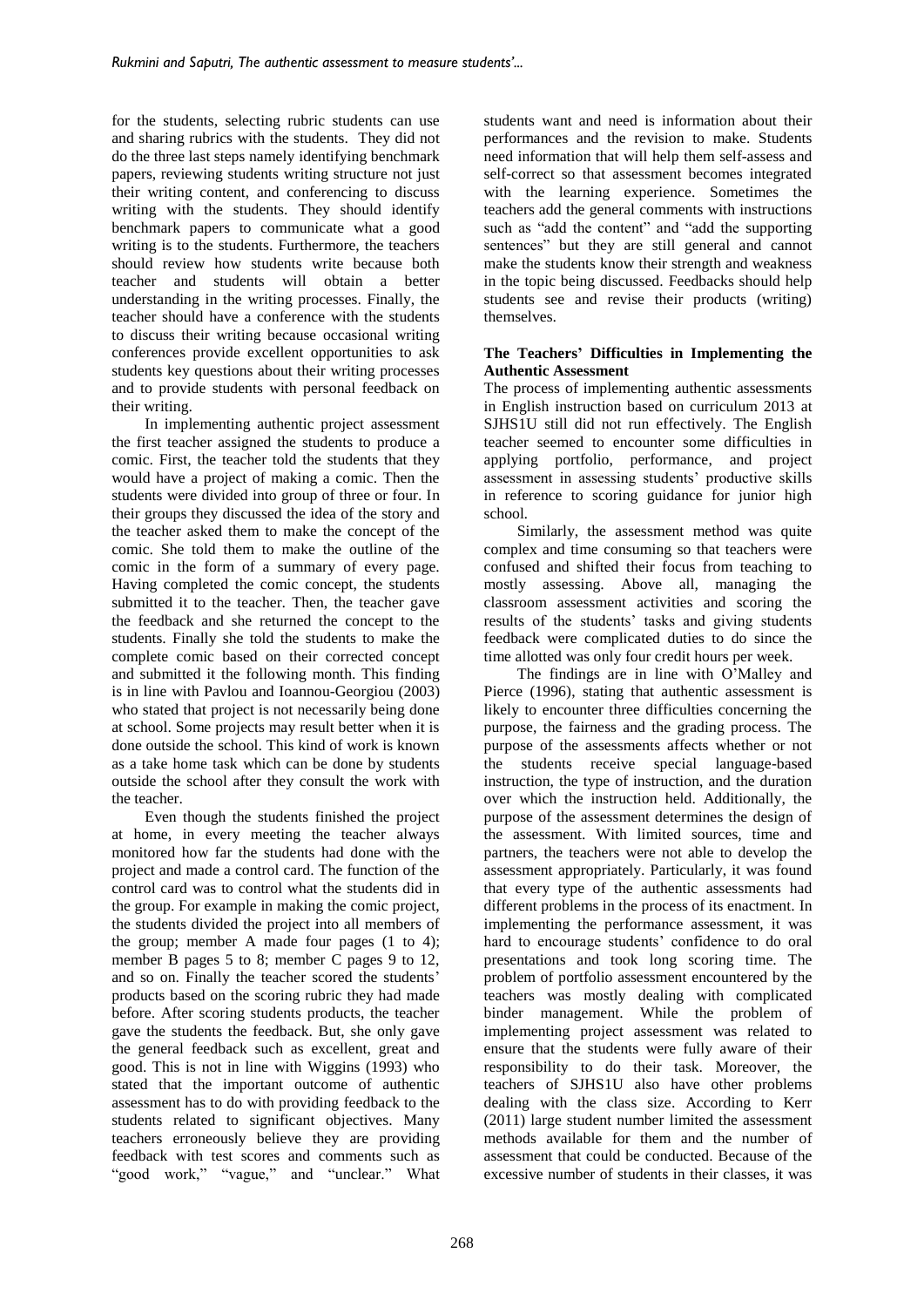quite difficult for the teachers to manage the performance tasks. The allotted time was inadequate to cover all students to perform in one meeting.

#### **The Teachers' Solution to the Difficulties in Implementing the Authentic Assessment**

The English teachers of SJHS1U obviously realized that they were fully responsible of implementing authentic assessments effectively. Nevertheless, they still encountered many difficulties in administering them.

To solve the problems, the teachers conducted some techniques or tricks in the process of learning and assessing. It was found that the first teacher used a spontaneous speaking test. Prior to the test, she did not tell her students that they would be assessed. Based on her experience, if the students were told in advance that they would be assessed, they would refuse to speak in front of the class and kept saying that they were not ready yet.

On the other hand the second teacher, gave an extra score for the student being the first speaker in the speaking test. Moreover, she reduced the scoring rubric from five criterion to 4 criterion. It was done to give a better focus on the student's performance.

In overcoming her difficulty in implementing portfolio assessment, the first teacher applied peer editing. Thus the students correct their friends' portfolio assignment. In this case she only asked the students to correct the writing structure, such as the use of full stop, coma, and capital letter. Therefore she could focus more on the content of the portfolio assignment results.

The solution that had been done by the first teacher to overcome her problem in implementing the project assessment was by means of a control card. The card functions as control of what the students did in the group in their process of writing.

# **CONCLUSION**

In conclusion, the English teachers at the eighth grade of SJHS1U have implemented the authentic assessment to measure students' English productive skills. However, it has not been conducted properly in designing the authentic assessment, implementing the authentic assessment and in scoring students' products as well as in giving students feedback. In implementing the authentic assessment, the teachers asked the students to do oral presentation in describing picture cues and retelling story for the performance assessment. They asked the students to write a text as the portfolio assessment, and assigned the students to produce a comic as the project assessment. Particularly, it was found that each type of the assessment has different problems in the process of its enactment. In implementing performance assessment, it was hard to encourage students' confidence in doing oral presentation and

took much time on scoring. The problem related to portfolio assessment was more on dealing with complicated binder management. While in project assessment, the problems the teachers encountered was ensuring the students to accomplish their task responsibly. The teachers did some techniques or tricks in overcoming the problems, such as implementing spontaneous speaking test, encouraging the students through giving extra score for the first speaker in performance assessment, reducing the scoring rubric from 5 criterion to 4 in order to focus on students performance better, and using a control card in assessing student's project .

# **REFERENCES**

- Al Fama, Y. A. A. M. (2015). *The implementation of authentic assessment in teaching writing* (Unpublished master's thesis). Universitas Sebelas Maret Surakarta, Surakarta, Indonesia.
- Barker, E. L. (1993). Questioning the technical quality of performance assessment. *The School Administrator 50*(11), 12-16.
- Damiani, V. B. (2004). Portfolio assessment in the classroom. *National Association of School Psychologists*, *301*(1), 3-132.
- Gottlieb, M. (1995). Nurturing student learning through portfolios. *TESOL journal*, *5*(1), 12- 14.
- Kementerian Pendidikan dan Kebudayaan Republik Indonesia. (2013). *Peraturan Menteri Pendidikan dan Kebudayaan No. 81a tentang Implementasi Kurikulum 2013*. The Ministry of Education and Culture, Jakarta, Indonesia.
- Kementerian Pendidikan dan Kebudayaan Republik Indonesia. (2014). *Peraturan Menteri Pendidikan dan Kebudayaan No. 104 tentang Penilaian Hasil Belajar*. The Ministry of Education and Culture, Jakarta, Indonesia.
- Kern, R. (2000). *Literacy and language teaching*. New York: Oxford University Press.
- Mertler, C. A. (2001). Designing scoring rubrics for your classroom. *Practical Assessment, Research & Evaluation*, *7*(25), 1-10.
- Miles, M. B., & Huberman, M. (1984). *Qualitative data analysis: A sourcebook of new methods.* London: Sage Publication, Inc.
- Nitko, A. J. (1983). *Educational test and measurement*: *An introduction*. New York: Harcourt Base Jovanovich.
- O'Malley, J. M., & Pierce, L. V. (1996). *Authentic assessment for English language learners*: *practical approaches for teachers*. Massachusetts: Addison Wesley Publishing Company.
- Pavlou, P., & Ioannou-Georgiou, S. (2003). *Assessing young learners*. Oxford: Oxford University Press.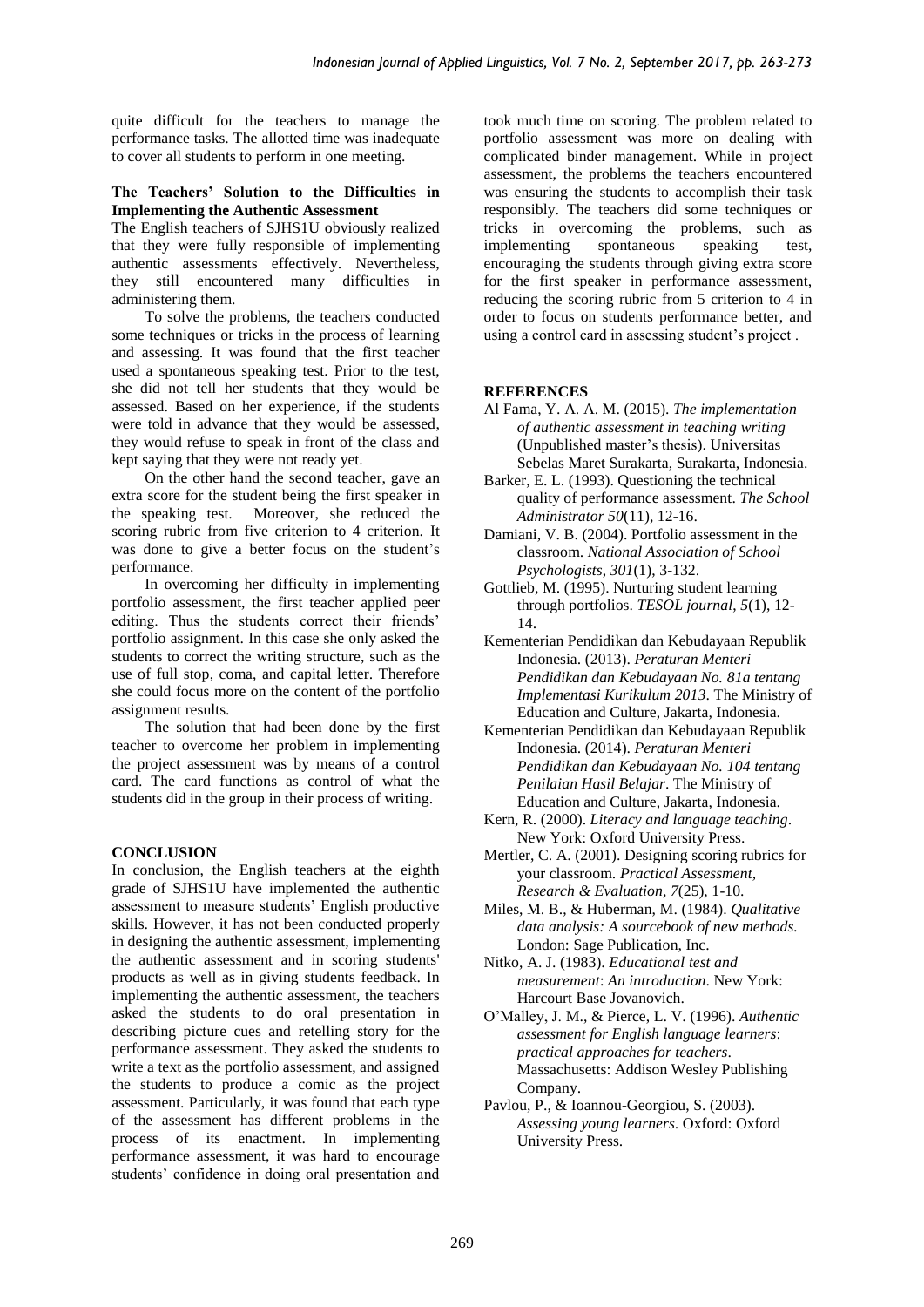- Phillips, D., Burwood, S., & Dunford, H. (1999). *Projects with young learners.* New York: Oxford University Press.
- Porter, D., & Roberts, J. (1987). Authentic listening activities. In M. H. Long, & J. C. Richards, (Eds.), *Methodology in TESOL: A book of readings* (pp. 177–187). New York: Newbury House.
- Trisanti, N. (2014). English teacher's perspective on authentic assessment implementation of curriculum. *Proceedings of the 61st TEFLIN International Conference 2014*. Sebelas Maret University Press, Surakarta, Indonesia.
- Wiggins, G. P. (1993). *Assessing students' performance*. San Francisco: Jossey Bass Publisher.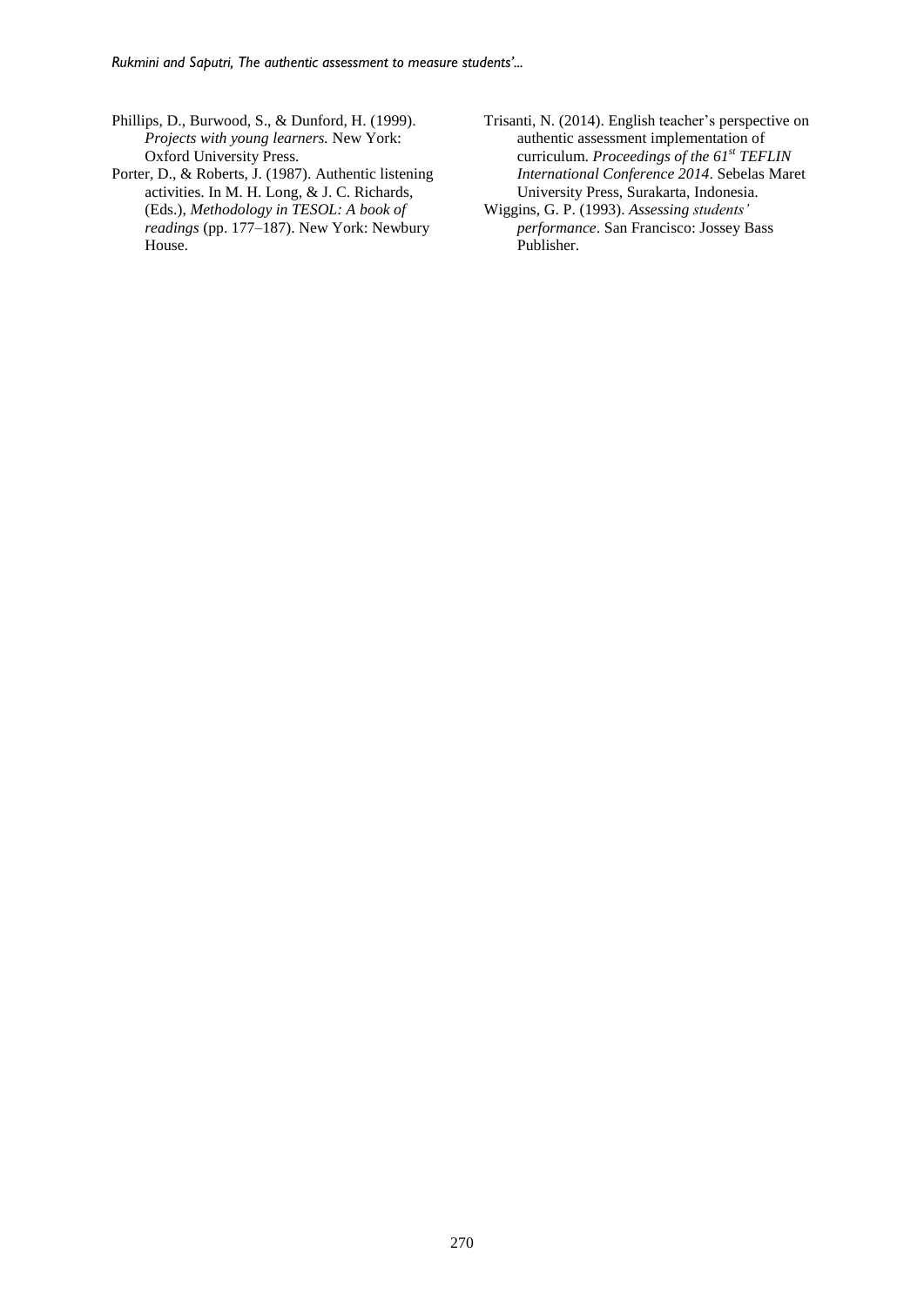# **Appendix**

# The Result of Class Observation

| No. | Kinds of                  | Activity                                                                                                                                      | The 1st |    | The 2nd |    |
|-----|---------------------------|-----------------------------------------------------------------------------------------------------------------------------------------------|---------|----|---------|----|
|     | Assessment                |                                                                                                                                               | teacher |    | teacher |    |
|     |                           |                                                                                                                                               | Yes     | No | Yes     | No |
| ı.  | Performance<br>Assessment | f. The<br>teacher<br>gave<br>an<br>understanding to the students<br>about how they would be<br>scored (the scoring rubric).                   | V       |    |         | V  |
|     |                           | g. The teacher always checked the<br>availability of the materials to<br>students'<br>the<br>support<br>performance.                          | V       |    |         | V  |
|     |                           | h. The teacher<br>scored<br>the<br>students' performance based on<br>the scoring rubric in her lesson<br>plan.                                |         | V  | V       |    |
|     |                           | i. The teacher documented the<br>students' performance.                                                                                       |         | V  | V       |    |
|     |                           | j. The teacher gave feedback in<br>every students' performance                                                                                |         | V  | V       |    |
| 2.  | Portfolio<br>Assessment   | f. The teacher gave the students<br>the opportunity to choose and<br>decide what tasks they were<br>going to submit as<br>their<br>portfolio. |         | V  |         | V  |
|     |                           | g. The teacher asked the students<br>to note their portfolio result as<br>their reflection.                                                   |         | V  |         | V  |
|     |                           | h. The teacher documented the<br>students' portfolio.                                                                                         | V       |    |         | V  |
|     |                           | i. The teacher gave continuously<br>feedback to the students'                                                                                 |         |    |         |    |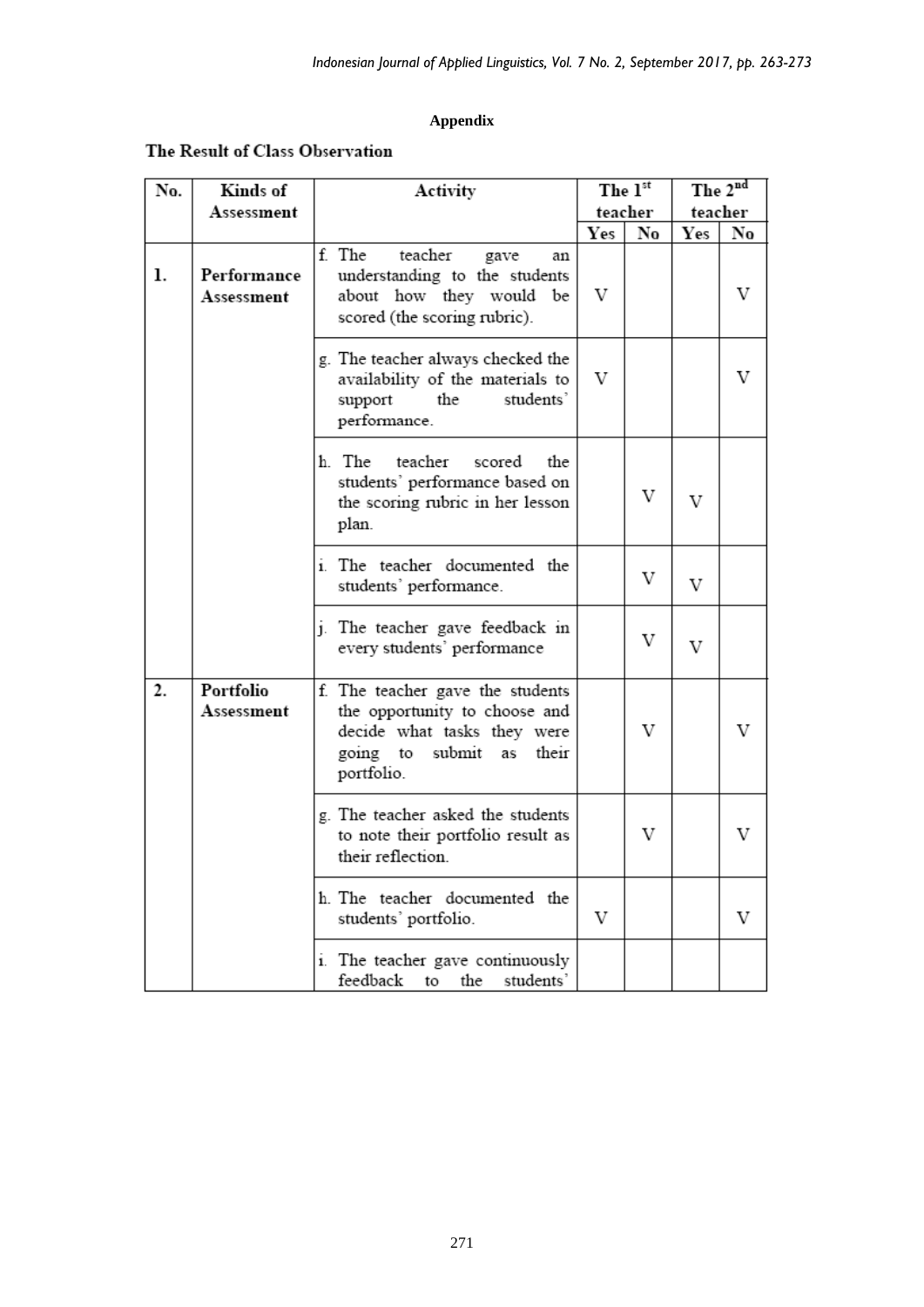|    |                       | portfolio<br>(how<br>far<br>they<br>achieved<br>the<br>learning<br>objectives, how their strengths<br>and weakness in mastering the<br>lesson material and how they<br>could revise their portfolio).<br>j. The teacher asked the students<br>to give their identity their<br>portfolio. | V | V | V | V |
|----|-----------------------|------------------------------------------------------------------------------------------------------------------------------------------------------------------------------------------------------------------------------------------------------------------------------------------|---|---|---|---|
| 3. | Project<br>Assessment | f. The<br>teacher<br>gave<br>an<br>understanding to the students<br>about how they would be<br>scored (the scoring rubric).                                                                                                                                                              | V |   |   |   |
|    |                       | g. The teacher<br>assessed<br>the<br>during planning,<br>students<br>processing and reporting their<br>project.                                                                                                                                                                          |   | V |   |   |
|    |                       | h. The teacher monitored the<br>students in finishing their<br>project and gives them<br>feedback in every section of<br>their project.                                                                                                                                                  | V |   |   | V |
|    |                       | i. The teacher documented the<br>students' project.                                                                                                                                                                                                                                      | V |   |   | V |
|    |                       | j. The teacher gave feedback to<br>vour students' project.                                                                                                                                                                                                                               | V |   |   | V |

#### **Questions of Teachers' Interview**

- 1) As we know that, the Ministry of Education and Culture have published several regulations deal with the implementation of 2013 Curriculum. Which regulations did you/ this school use as the references in designing and implementing authentic assessment?
- 2) Was there any other guidance that used by the school as a reference in designing and implementing authentic assessment?
- 3) In practice, did you always conduct the authentic assessment based on the lesson plan which you have written? Or was there any modification and adaptation in its implementation?
- 4) Did you always implement authentic assessment in the form of performance, project and portfolio to measure the students' English productive skills in the end of every chapter (basic competence)?
- 5) Did you give an understanding to your students about how they would be scored (the scoring rubric) before you do the performance, portfolio and project assessment?
- 6) In practice, was there any criterion which has not been covered in your scoring rubric? If yes, what would you do? Did you adapt the criterion in your rubric or still use the exits scoring rubric?